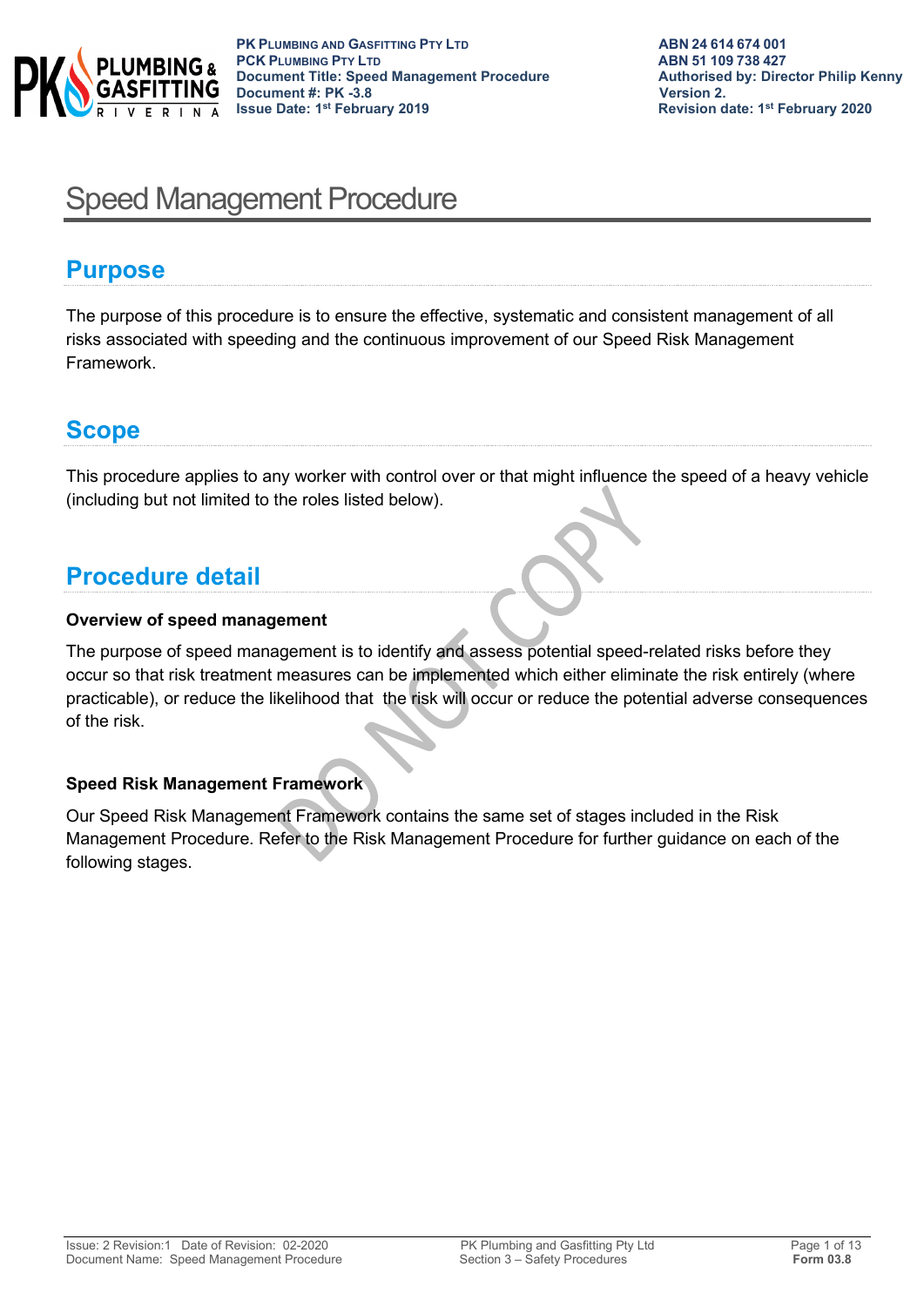

**PK PLUMBING AND GASFITTING PTY LTD ABN 24 614 674 001 PCK PLUMBING PTY LTD**<br> **PCK PLUMBING PTY LTD**<br> **Document Title:** Speed Management Procedure<br> **Authorised by: Director Philip Kenny Document Title: Speed Management Procedure Authorised By: Authorised by: Philip Authorised by: Director Philip Renally Reprised by: Director Philip By: Director Philip Renally Renally Renally Renally Renally Renally Renal Document #: PK -3.8**<br>**Issue Date: 1<sup>st</sup> February 2019** 



### **Establish the context**

This stage defines the basic parameters for speed risk management and sets the scope for the rest of the risk management process. The context is established as part of our general Risk Management Framework and is then applied throughout the organisation.

### **Identify risks**

This stage can either take place at initialisation or during maintenance.

During initialisation, this stage identifies the individual risks to be managed in our workplace by systematically identifying what can happen, when, where, how, why and to who. The aim is to generate a comprehensive list of speed-related risks which will be added to the Risk Register.

During maintenance, this stage works in conjunction with the Monitor and Review stage to identify whether:

- implemented control measures result in new risks
- reported hazards, near-misses or incidents highlight new risks
- new activities, processes, equipment etc. result in new risks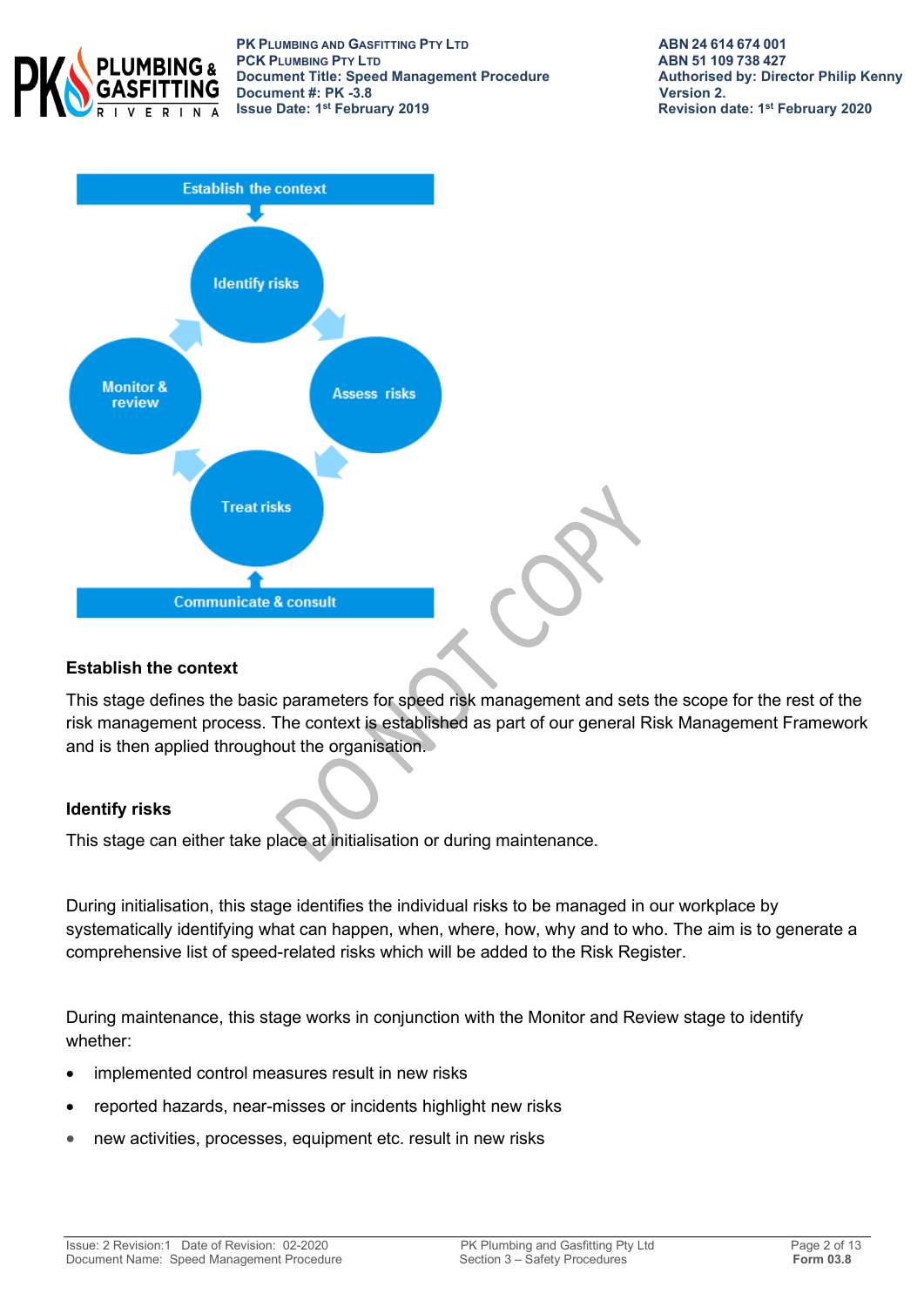

This stage will incorporate recommendations from the:

- Hazard Observation Form (where a hazard has been observed)
- Incident Report Form (where an incident has been reported)
- Other Risk Management Framework processes (e.g. review of policies, procedures and data)
- Industry bodies, specialists and representatives

This stage will focus on those tasks and roles that have a potential impact on driver speeding, such as consignors, consignees, schedulers, drivers, loaders, packers, driver/scheduler managers, loading managers and the transport operator itself. These will be similar tasks and roles as the Fatigue Risk Management Framework, as the pressures and delays that can cause driver fatigue can also cause the driver to speed, for example, consignors demanding unachievable delivery times.

Common speed-related risks include:

- schedulers over-scheduling a driver where they are unable to complete all scheduled runs without exceeding the speed limit
- schedulers allocating timeslots that cannot be met without a driver exceeding the speed limit
- loaders experiencing delays in vehicle loading which puts pressure on the driver to speed in order to recover lost time
- consignors demanding unachievable delivery times
- transport company payment schemes that incentivise drivers to exceed the speed limit

Speed-related risks can be identified in a range of ways, such as:

- making informed opinions based on experience and industry trends
- consulting with drivers, schedulers and other appropriate workers
- inspecting rosters, schedules, driver work diaries
- analysing hazard observations, incident reports and other documentation
- observing scheduling, loading and driving-preparation activities
- auditing the Speed Risk Management Framework annually

#### **Assess risks**

This stage involves analysing and then evaluating the identified speed-related risks.

Analysing involves considering the sources of speed-related risk and combining their potential consequences and the likelihood that they will occur in order to allocate their risk level. It is important to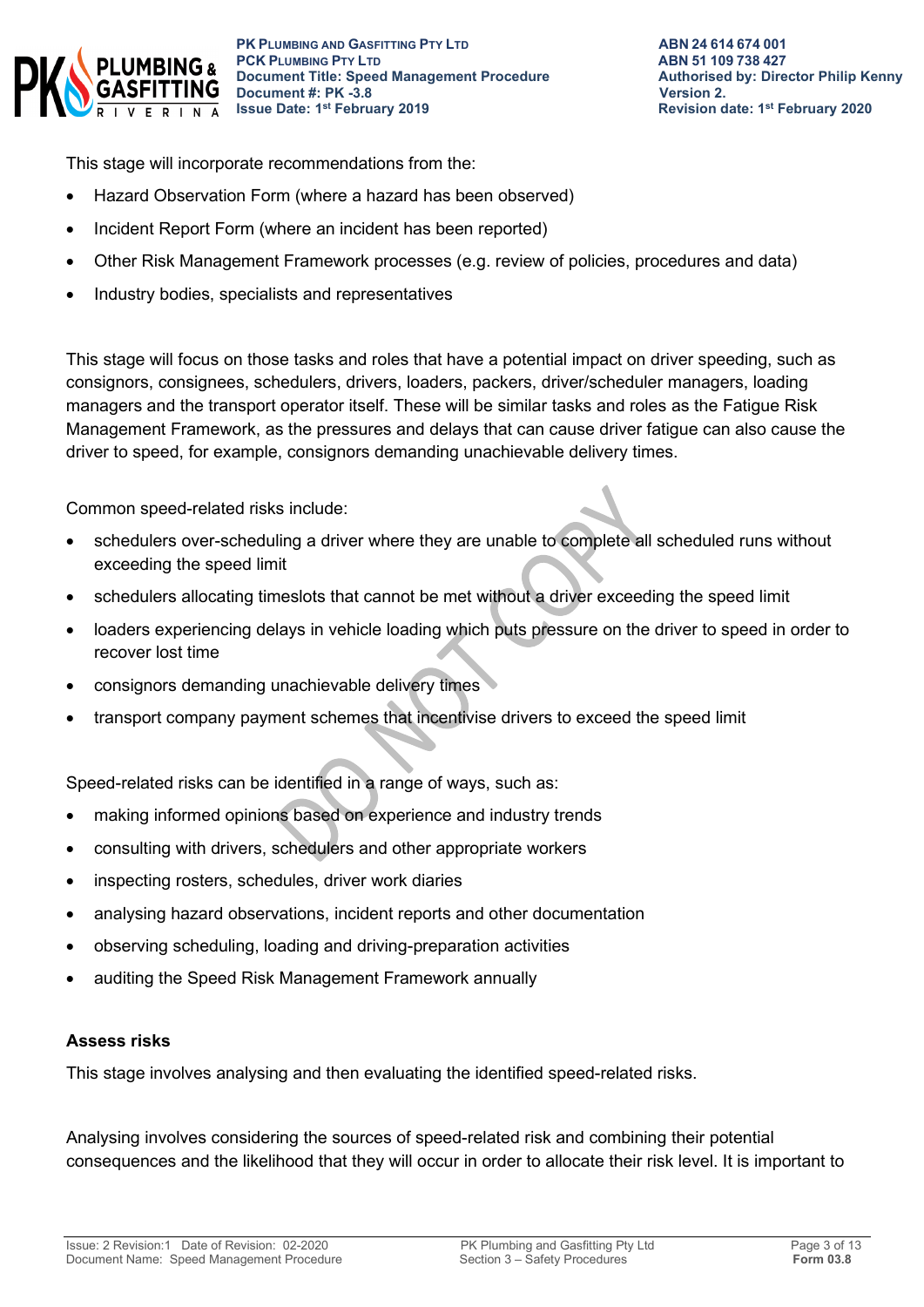

evaluate the effectiveness of existing controls that have already been implemented from previous risk management activities.

Evaluating is about using the outcomes of the risk analysis to decide which of the speed-related risks need risk treatment and their priority for implementation.

| <b>Likelihood</b> | <b>Consequences</b> |                 |                 |                 |                |
|-------------------|---------------------|-----------------|-----------------|-----------------|----------------|
|                   | Insignificant       | <b>Minor</b>    | Moderate        | Major           | <b>Severe</b>  |
| Almost certain    | <b>Moderate</b>     | <b>High</b>     | <b>High</b>     | <b>Extreme</b>  | <b>Extreme</b> |
| Likely            | <b>Moderate</b>     | <b>Moderate</b> | <b>High</b>     | <b>High</b>     | <b>Extreme</b> |
| Possible          | Low                 | <b>Moderate</b> | <b>Moderate</b> | <b>High</b>     | <b>Extreme</b> |
| Unlikely          | Low                 | <b>Moderate</b> | <b>Moderate</b> | <b>Moderate</b> | <b>High</b>    |
| Rare              | Low                 | Low             | <b>Moderate</b> | <b>Moderate</b> | <b>High</b>    |

### **Treat risks**

This stage involves identifying, assessing, selecting, documenting and implementing the risk treatment options that will eliminate the speed-related risks that will not be tolerated or minimise them if elimination is not reasonably practicable.

| <b>Risk treatment options</b>                   |                                                                                                                                                                       |  |  |  |
|-------------------------------------------------|-----------------------------------------------------------------------------------------------------------------------------------------------------------------------|--|--|--|
| Eliminate the risk                              | By removing the risk altogether (uses Elimination from the<br>Hierarchy of Controls below)                                                                            |  |  |  |
| If you can't eliminate the risk, then consider: |                                                                                                                                                                       |  |  |  |
| Reduce or control the<br>risk consequences      | By implementing one or a combination of control measures from<br>Substitution, Isolation, Engineering, Administration and PPE from<br>the Hierarchy of Controls below |  |  |  |
| Reduce or control the<br>risk likelihood        | By implementing one or a combination of control measures from<br>Substitution, Isolation, Engineering, Administration and PPE from<br>the Hierarchy of Controls below |  |  |  |
| Share the risk                                  | By sharing or transferring ownership and liability for the risk to<br>another party (e.g. partnership/joint venture or insurance)                                     |  |  |  |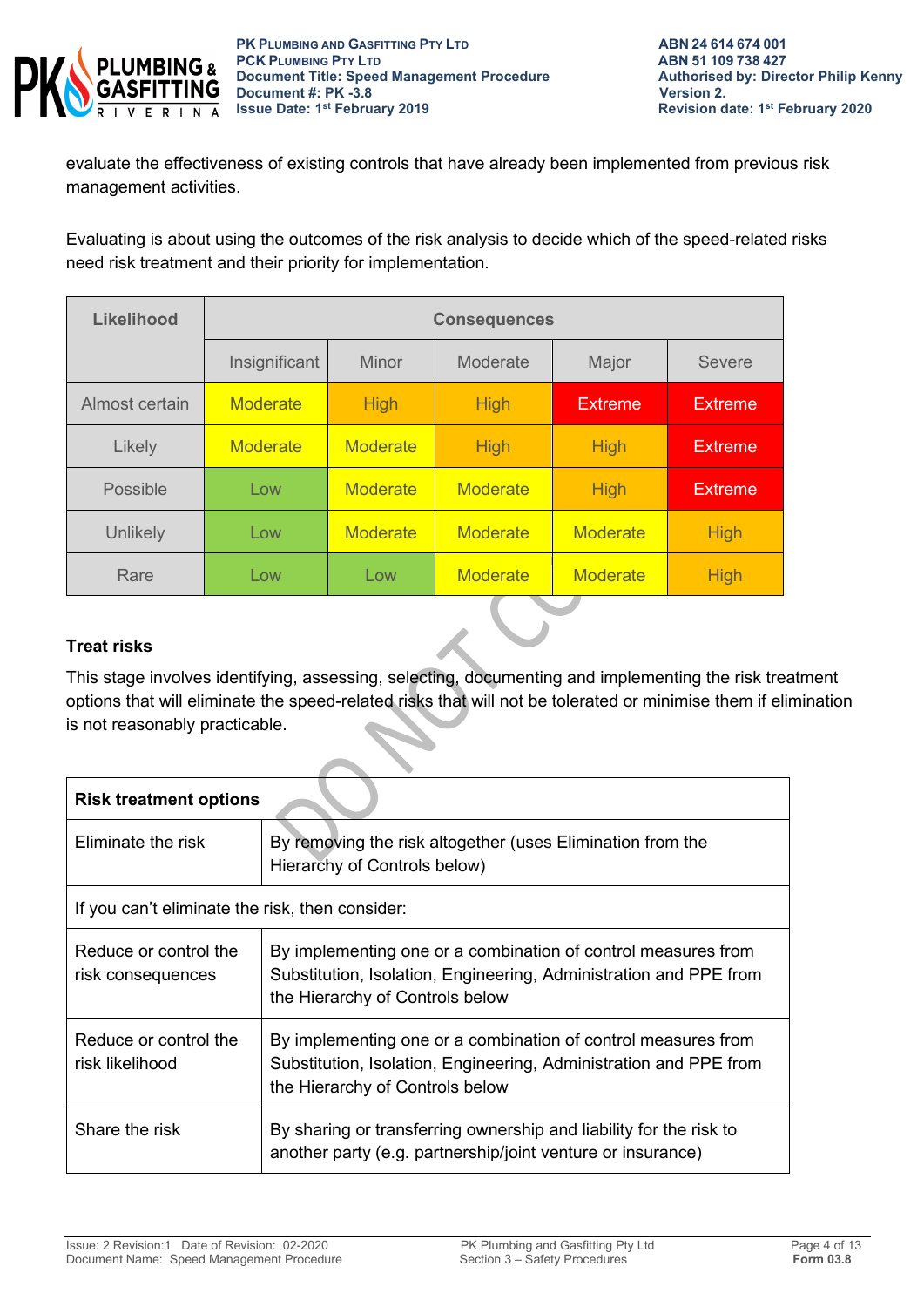

| Tolerate the risk | By making an informed decision to accept the risk at its current risk<br>level |
|-------------------|--------------------------------------------------------------------------------|
|                   |                                                                                |

The Hierarchy of Controls is used to rank each treatment option (risk control) from the highest level of protection and reliability to the lowest. You must always aim to eliminate a hazard, which is the most effective control. If this is not reasonably practicable, you must minimise the risk by working through the other alternatives in the hierarchy.



| <b>Hierarchy of Controls</b>                                                                                                                                               |                                                                                                                                                                                                                                                                                                                                                                  |  |
|----------------------------------------------------------------------------------------------------------------------------------------------------------------------------|------------------------------------------------------------------------------------------------------------------------------------------------------------------------------------------------------------------------------------------------------------------------------------------------------------------------------------------------------------------|--|
| Level 1: Always aim to eliminate the risk                                                                                                                                  |                                                                                                                                                                                                                                                                                                                                                                  |  |
| Elimination                                                                                                                                                                | Involves removing the risk altogether, for example, prevent the vehicle<br>exceeding the speed limit by combining a number of controls such as,<br>installing speed limiters in vehicles, performing random and planned<br>inspections, performing regular maintenance, monitoring records, following<br>up non-conformances and implementing corrective actions |  |
| Level 2: If it is not reasonably practicable to eliminate the hazards and associated risks, you<br>should minimise the risks using one or more of the following approaches |                                                                                                                                                                                                                                                                                                                                                                  |  |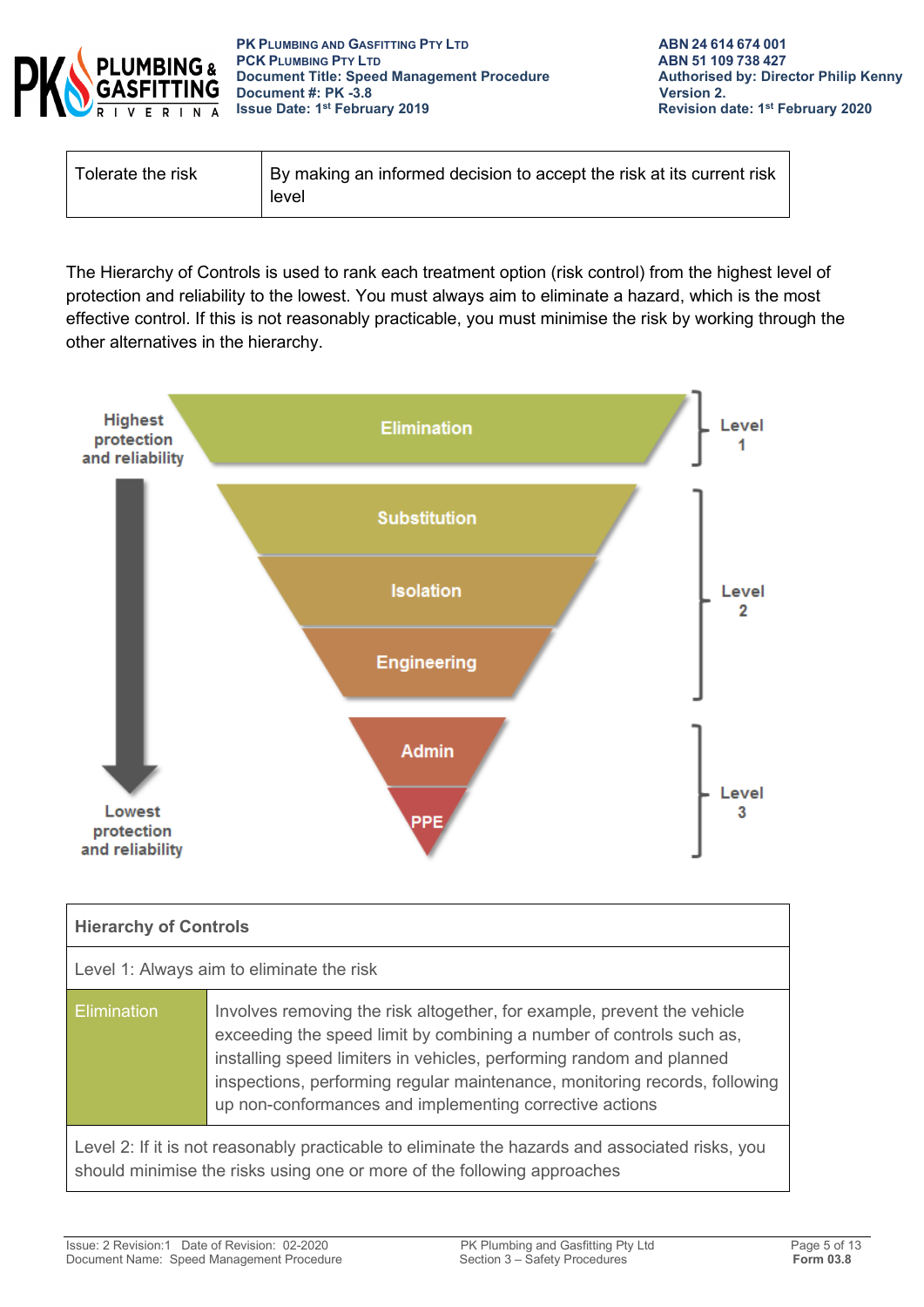

| Substitution                                                                                                      | Involves substituting the hazard with a hazard that has a lower risk                                                                                                                                                                                             |  |
|-------------------------------------------------------------------------------------------------------------------|------------------------------------------------------------------------------------------------------------------------------------------------------------------------------------------------------------------------------------------------------------------|--|
| <b>Isolation</b>                                                                                                  | Involves separating the hazard from the person at risk, for example, to<br>prevent a consignor/consignee pressuring the driver, ensure all changes to<br>consignments are directed to the scheduler                                                              |  |
| Engineering                                                                                                       | Involves applying mechanical devices or processes, for example, installing<br>in-vehicle monitoring systems to monitor vehicle speed                                                                                                                             |  |
| Level 3: Should only be used as a last resort, an interim measure or to support a higher level<br>control measure |                                                                                                                                                                                                                                                                  |  |
| Administration                                                                                                    | Involves minimising the risk by administrative means, such as procedures<br>and training, for example, providing training in safe driving behaviour. It is<br>not recommended to use this control on its own as it relies on human<br>behaviour and supervision. |  |

| Personal          | Involves using PPE, for example, ensuring vehicle seatbelts and airbags   |
|-------------------|---------------------------------------------------------------------------|
| <b>Protective</b> | are maintained and in good condition. While this option can provide added |
| Equipment         | protection, it is considered the least effective control method.          |
| (PPE)             |                                                                           |

Common speed-related risk treatment options (controls) include:

- scheduling:
	- o implement rosters and schedules that do not require drivers to exceed the speed limit
	- o assess new rosters or schedules and alterations to existing rosters and schedules to identify any speed-related risks prior to implementation
	- $\circ$  ensure delayed drivers can contact schedulers to re-schedule timeslots and/or notify of updated availability
- employment contracts:
	- o build speed compliance into employment contracts
	- o ensure payment schemes do not incentivise drivers to speed
- monitoring and supervision:
	- $\circ$  monitor rosters, schedules, trip plans and driver work diaries for speed-related risks or nonconformance
	- o monitor the speed of vehicles to verify speed compliance
	- o install speed limiters in vehicles to limit their maximum speed
	- o regularly verify that speed limiters comply with the vehicle standards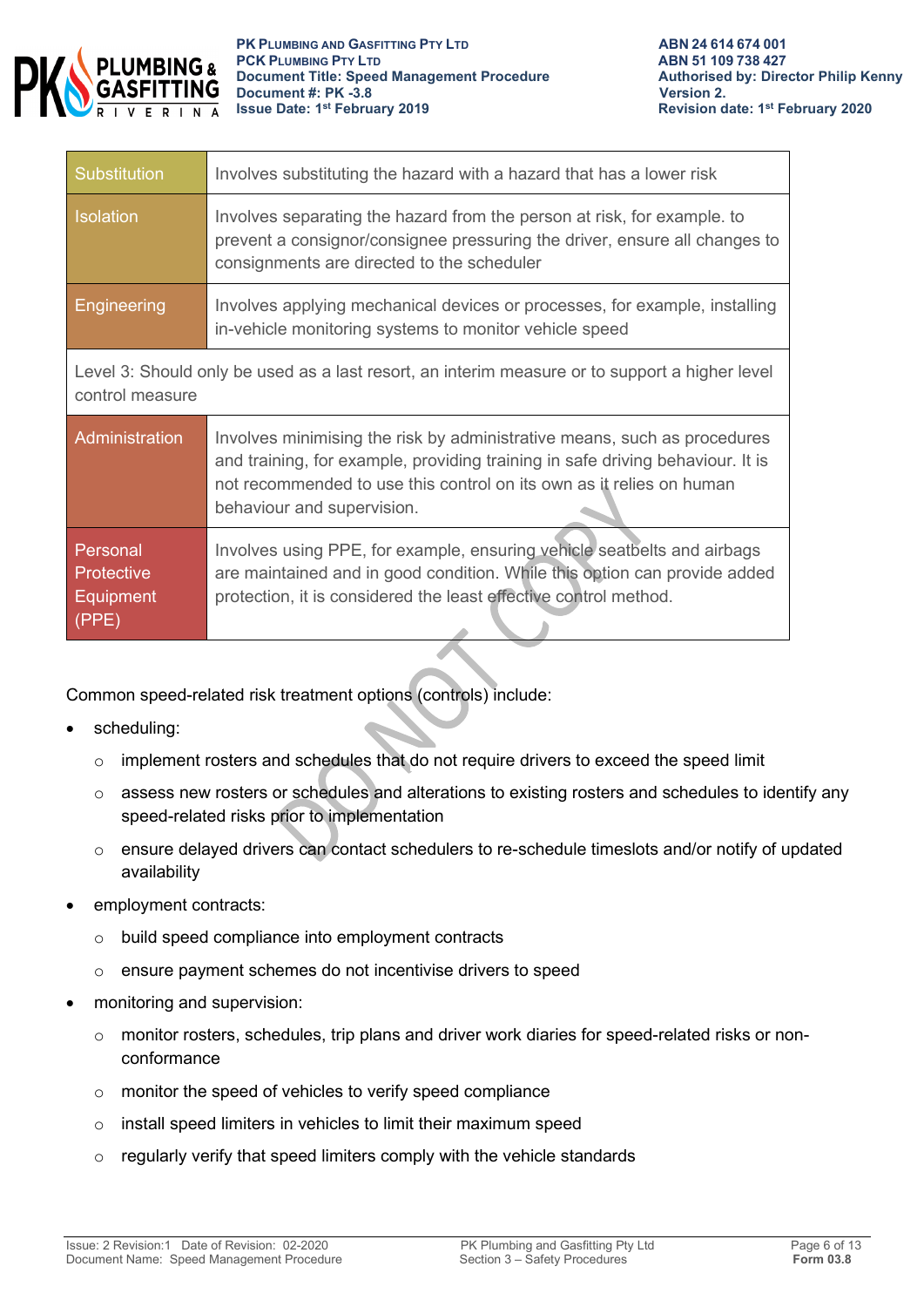

- $\circ$  perform regular maintenance of vehicle components that impact speed compliance
- policies, procedures and tools that:
	- o communicate the roles, responsibilities and requirements of the Speed Risk Management Framework
	- $\circ$  enable those roles with control or influence over driver speeding to eliminate or minimise speedrelated risks (e.g. Safe Driving Plans, Scheduler Checklist)
- information and training on:
	- $\circ$  roles, responsibilities and requirements of the Speed Risk Management Framework
	- o safe driving behaviour
	- o safe scheduling practices
- consignor/consignee:
	- o inform consignors/consignees of the effect of unreasonable scheduling demands
	- o obtain consignor/consignee commitment to safe scheduling practices

All risks, risk treatment options (controls), implementation plans, responsible persons and due dates must be recorded in our Risk Register and implemented into any relevant documentation such as Safe Work Procedures.

#### **Monitor and review**

This stage involves the ongoing monitoring and review of the speed-related risks and their controls.

The monitoring and review process can take place on a:

- day-to-day basis as part of daily operations
- ad-hoc basis, for example, after an incident has been reported
- scheduled basis as part of annual audit processes

This stage checks that the controls:

- have been implemented
- continue to be effective in eliminating or minimising the risks
- do not result in new risks

If non-conformances or new risks are identified, then the risk management process will need to be repeated to make further decisions about risk treatment.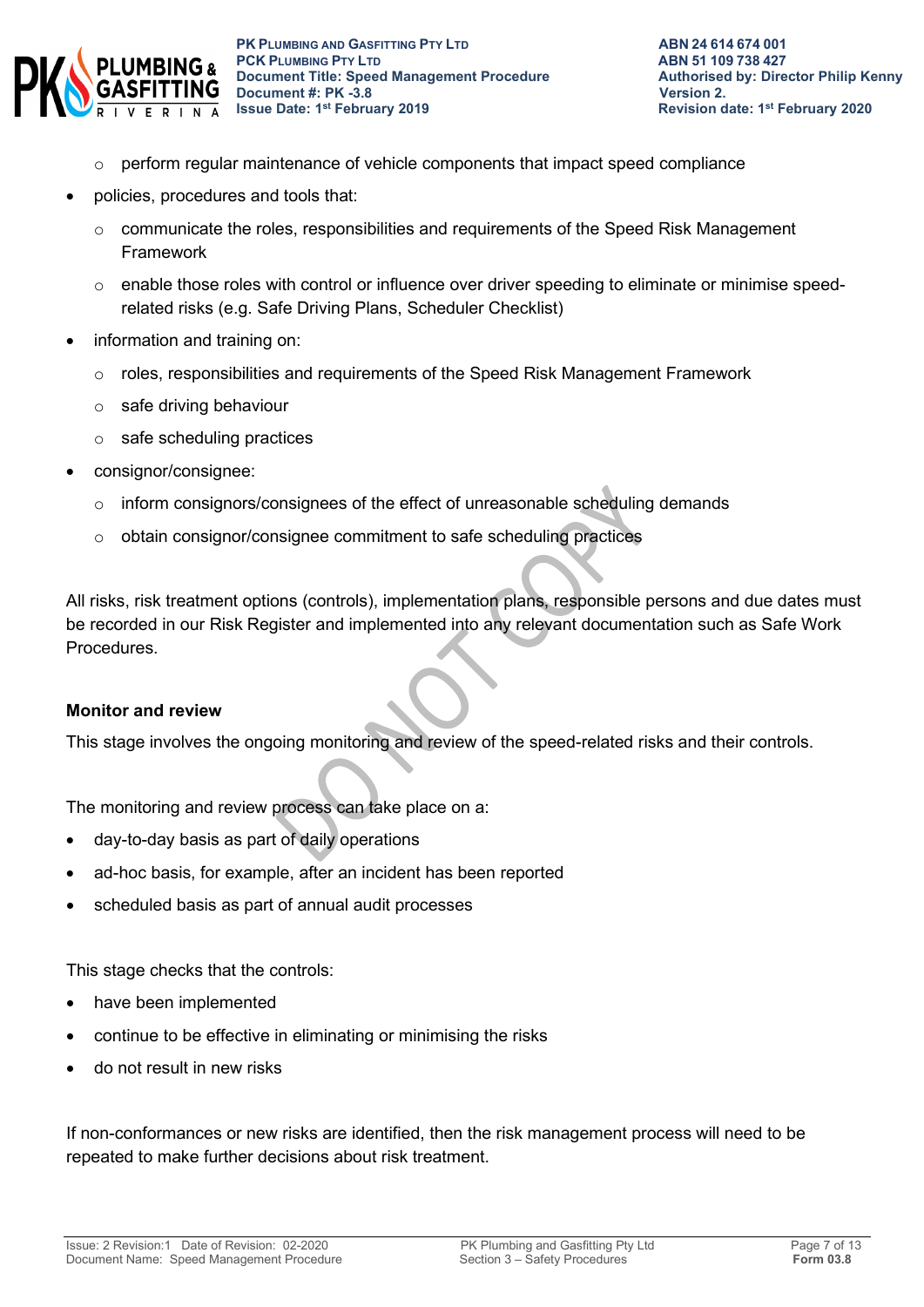

Our Risk Register will specify who is responsible for implementing the risk controls and by which date. It will also set out the date of the next review of the risk and controls.

#### **Communicate and consult**

It is important to communicate and consult with all relevant stakeholders (the parties impacted by the risks and/or controls) at each stage of the speed risk management process.

# **Responsibilities**

PK Plumbing and Gasfitting has identified the following roles within our organisation with obligations for speed management, as:

- employer of the driver of the vehicle/prime contractor of the driver/operator of the vehicle/person conducting a business or undertaking (PCBU) referred to as 'the Transport Company'
- driver/scheduler manager
- loading manager of goods for transport by the vehicle
- driver of the vehicle
- scheduler of goods for transport by the vehicle and/or the vehicle driver
- packer of goods to be loaded on to the vehicle
- loader of goods on to the vehicle
- unloader of goods from the vehicle
- consignor/consignee of goods for transport by the vehicle

A summary of the key responsibilities for each role are listed below.

#### **Transport Company Responsibilities**

*The 'transport company' includes the employer, prime contractor, operator and/or PCBU. In our organisation this responsibility is accepted by Philip Kenny.*

The transport company must ensure that:

- the Speed Risk Management Framework is developed and implemented
- all roles with responsibilities for the Speed Risk Management Framework are clearly defined, documented and communicated
- all workers with control or influence over driver speed are appropriately trained in their responsibilities
- they take all reasonable steps to ensure a driver complies with speed requirements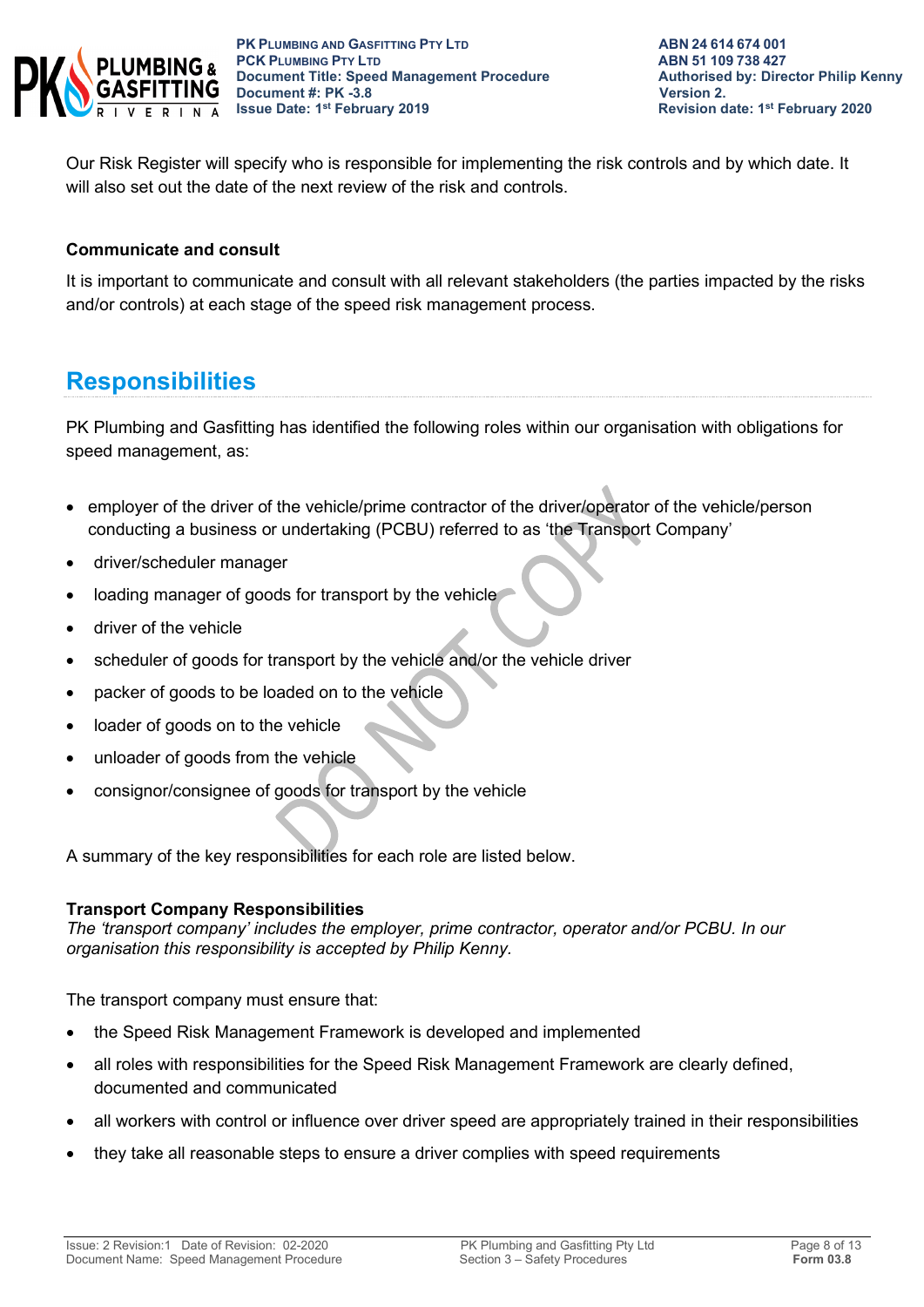

- rewards, incentives or payment schemes that encourage speeding are removed
- schedules, rosters and trip plans do not require drivers to exceed the speed limit
- timeslots and delivery times do not put pressure on drivers to exceed the speed limit
- consignors and consignees do not put pressure on drivers to exceed the speed limit
- contingency plans are developed to deal with scheduling issues and problems with meeting deadlines
- drivers are able to report delays or other problems
- vehicle speed limiters are functioning
- parking, queuing and loading/unloading practices are streamlined to minimise delays
- all elements of the Speed Risk Management Framework are monitored on an ongoing basis and reviewed on an annual basis (at a minimum) to ensure continued compliance

#### **Driver/Scheduler Manager Responsibilities**

*The river/scheduler manager a worker who supervises the activities of drivers and/or schedulers. In our organisation this responsibility is accepted by Philip Kenny.*

The driver/scheduler manager must:

- ensure the Speed Management Policy, Procedure and Framework are effectively implemented within their area of control
- accept accountability for ensuring that the workplace under their control is safe and free from speedrelated risks
- accept accountability for ensuring that the behaviour of workers under their control is safe and free from speed -related risks
- monitor and review the elements of the Speed Risk Management Framework within their area of control (e.g. review of rosters and inspection of speed limiters)
- consult with their team when implementing new systems of work (e.g. new scheduling practices)
- resolve or appropriately escalate speed-related issues promptly
- attend appropriate training specified by the transport company (e.g. TLIF3093A: Implement chain of responsibility regulations)

### **Loading Manager Responsibilities**

*The loading manager is a worker who supervises the activities of loaders or unloaders. In our organisation this responsibility is accepted by Philip Kenny.*

The loading manager must:

- ensure loading and unloading delays do not put pressure on drivers to speed to recover lost time
- ensure loading and unloading times and delays are regularly reviewed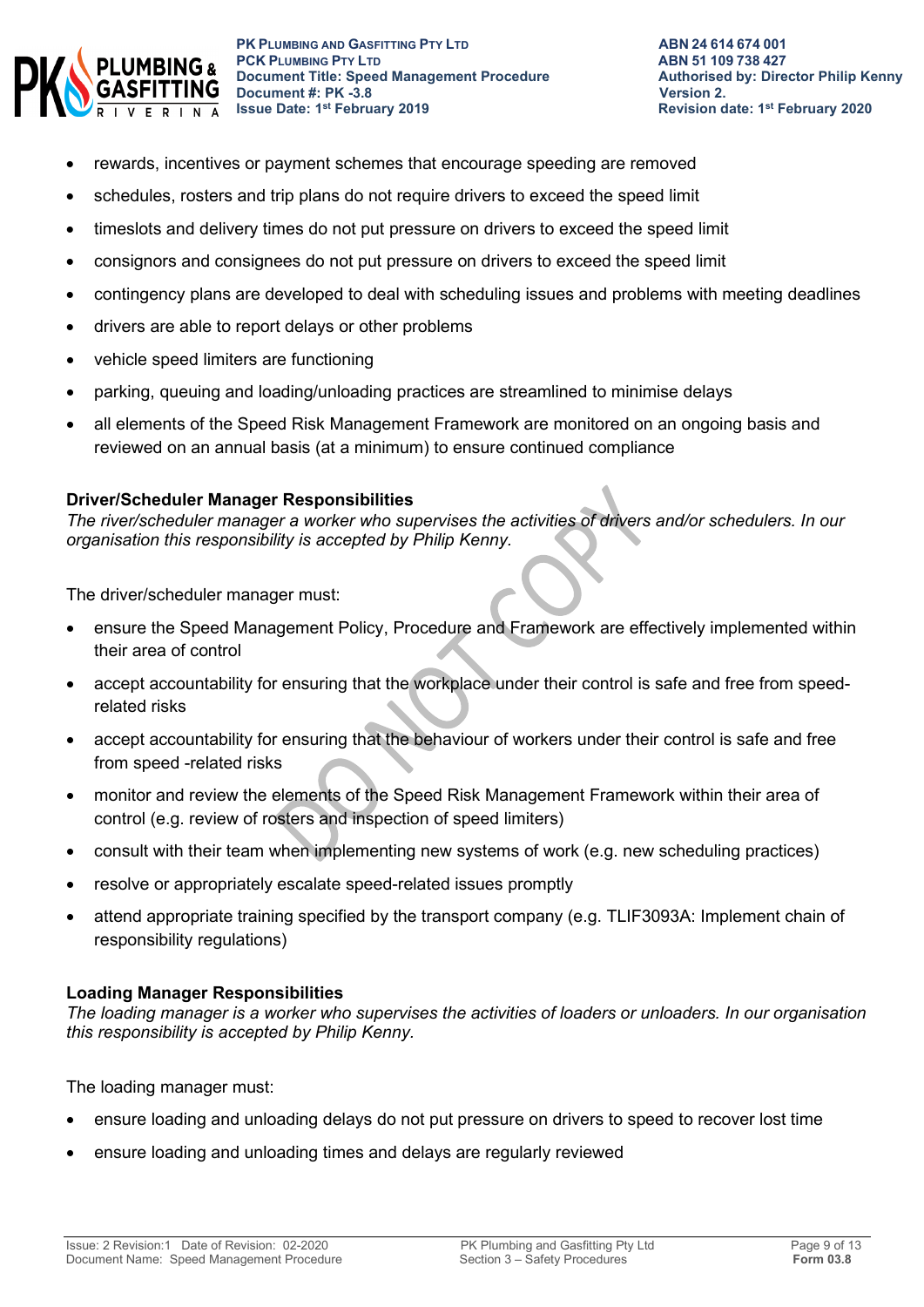

- identify and promptly resolve loading and unloading bottlenecks
- notify the driver and/or scheduler immediately of any loading delays or potential missed timeslots
- contact the transport company if the truck does not arrive on time and advise them of the next available timeslot or the delay time
- attend appropriate training specified by the transport company (e.g. TLIF3093A: Implement chain of responsibility regulations)

#### **Driver Responsibilities**

*The driver is a worker who drives the heavy vehicle and transports the load to its destination by road. In our organisation this responsibility is accepted by Philip Kenny.*

The driver must:

- observe speed limits at all times
- demonstrate safe and responsible driving behaviour at all times
- understand whether they can complete the journey in time without exceeding the speed limit
- understand whether they can make the timeslot (and communicate any issues or delays to the transport company)
- attend appropriate training specified by the transport company (e.g. TLIF2092A: Demonstrate awareness of chain of responsibility regulations)

#### **Scheduler Responsibilities**

*The scheduler is a worker who has influence or control over the delivery time (often the person who schedules the transport of goods by road). In our organisation this responsibility is accepted by Philip Kenny.*

The scheduler must ensure that:

- schedules do not require drivers to exceed the speed limit
- delivery times do not put pressure on drivers to exceed the speed limit
- contingency plans are developed to deal with scheduling issues and problems with meeting deadlines
- drivers are able to report delays or other problems
- attend appropriate training specified by the transport company (e.g. TLIF2092A: Demonstrate awareness of chain of responsibility regulations)

#### **Packer Responsibilities**

*The packer is a worker who packs and prepares the goods prior to loading. In our organisation this responsibility is accepted by Philip Kenny.*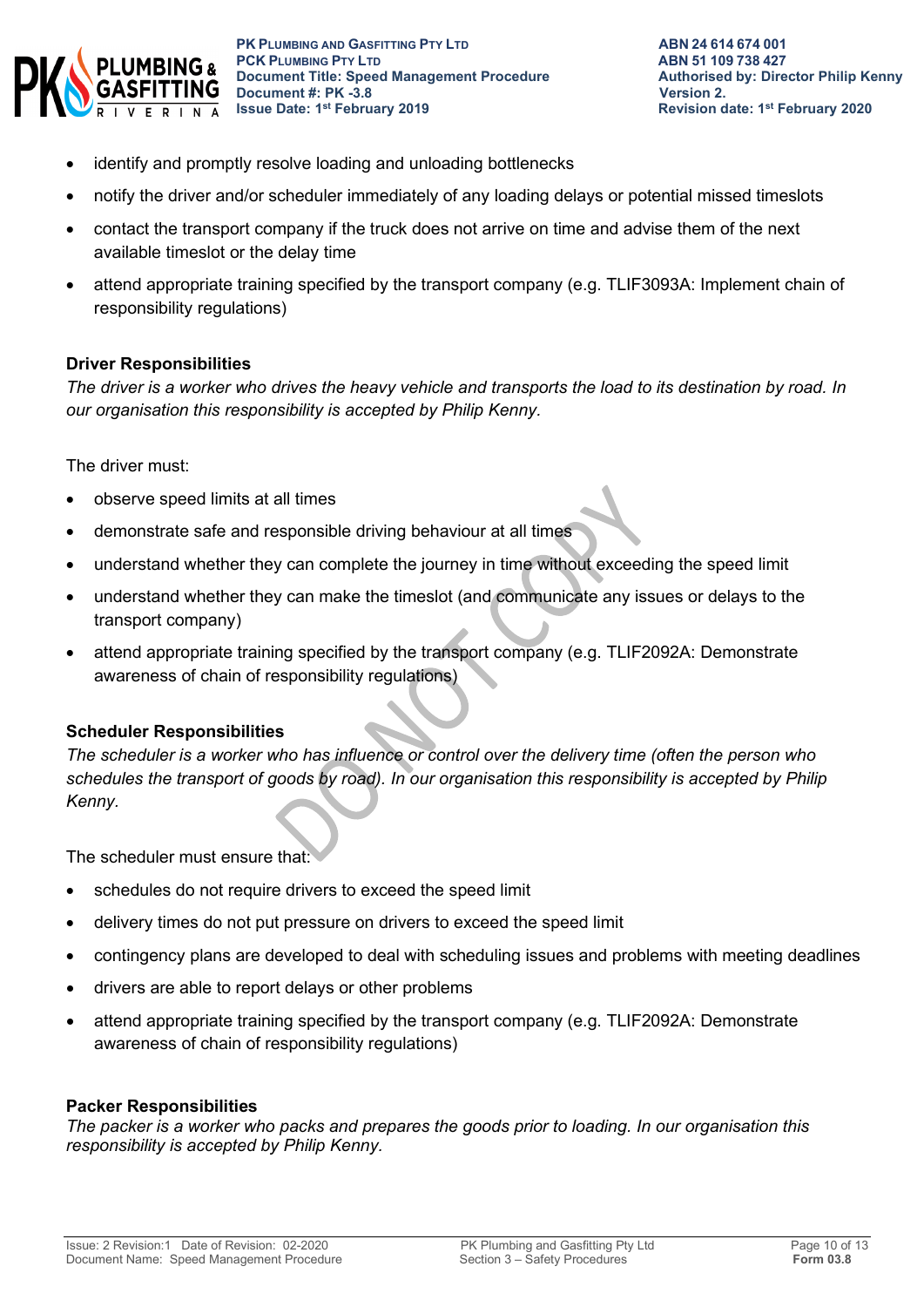

The packer must ensure that the load is:

- packed in a timely manner, without unnecessary delays
- packed and ready to be loaded at the agreed loading time
- attend appropriate training specified by the transport company (e.g. TLIF2092A: Demonstrate awareness of chain of responsibility regulations)

#### **Loader Responsibilities**

*The loader is a worker who is responsible for loading the goods into or onto the vehicle. In our organisation this responsibility is accepted by Philip Kenny.*

The loader must ensure that the load is:

- loaded in a timely manner, without unnecessary delays
- ready to be loaded at the agreed loading time
- attend appropriate training specified by the transport company (e.g. TLIF2092A: Demonstrate awareness of chain of responsibility regulations)

#### **Unloader Responsibilities**

*The unloader is a worker who is responsible for unloading the goods from the vehicle. In our organisation this responsibility is accepted by Philip Kenny.*

The unloader must ensure that the load is:

- unloaded in a timely manner, without unnecessary delays
- attend appropriate training specified by the transport company (e.g. TLIF2092A: Demonstrate awareness of chain of responsibility regulations)

#### **Consignor/Consignee Responsibilities**

*The Consignor is the person or company who dispatches the goods for delivery. The Consignee is the person or company who orders and/or receives the goods.* 

The consignor/consignee must ensure that:

- the delivery request does not require (or incentivise) the driver to exceed the speed limit
- orders are placed in a timely manner to allow for dispatch that can meet delivery requirements
- appropriate time is factored for the job to be completed without requiring the driver to speed
- contingency plans are developed to deal with scheduling issues and problems with meeting deadlines
- contracts with transport operators include speed compliance and monitoring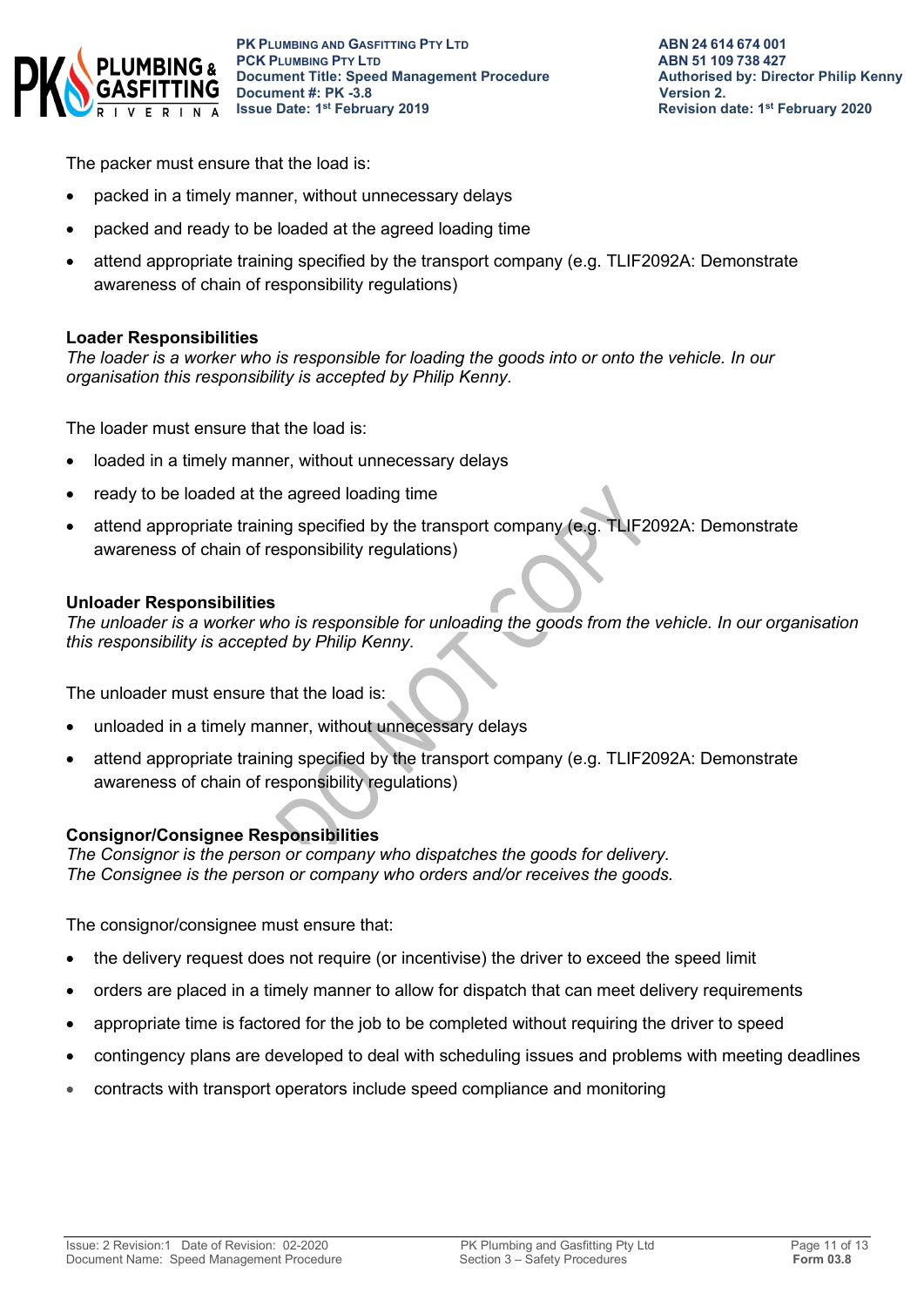

# **Supporting records**

The following records are created, maintained and reviewed as part of the requirements of this procedure:

- Speed Management Checklist
- BFM/AFM Requirements Summary
- Driver Work Diary
- Timeslot Re-schedule Checklist
- Driving Distance Matrix
- Driver Time on Site Tool
- Safe Driving Plan
- Scheduler Checklist

# **Supporting policies and procedures**

This procedure operates within the Risk Management Framework outlined in the Risk Management Policy and Procedure, Work Health and Safety Policy, CoR Policy and Speed Management Policy.

This procedure should be read and followed in conjunction with:

- Fatigue Management Policy and Procedure
- Load Management Policy and Procedure
- Consultation and Communication Policy
- Hazard Observation Procedure
- Incident Management Procedure

# **Implementation and evaluation**

PK Plumbing and Gasfitting will ensure this Procedure is reviewed and evaluated for its effectiveness in delivering objectives on an annual basis or earlier in the event of major changes to the legislation or our organisation structure and operations.

### **External documents**

To download a copy of the Model Code of Practice – How to Manage Work Health and Safety Risks, go to <http://www.safeworkaustralia.gov.au/sites/swa/about/publications/pages/manage-whs-risks-cop>

To purchase a copy of the Australian Standard for Risk Management – Principles and Guidelines AS/NZS ISO 31000:2009, go to [www.saiglobal.com](http://www.saiglobal.com/)

### **Procedure authorised by: Philip Kenny (Director)**

P. Kens